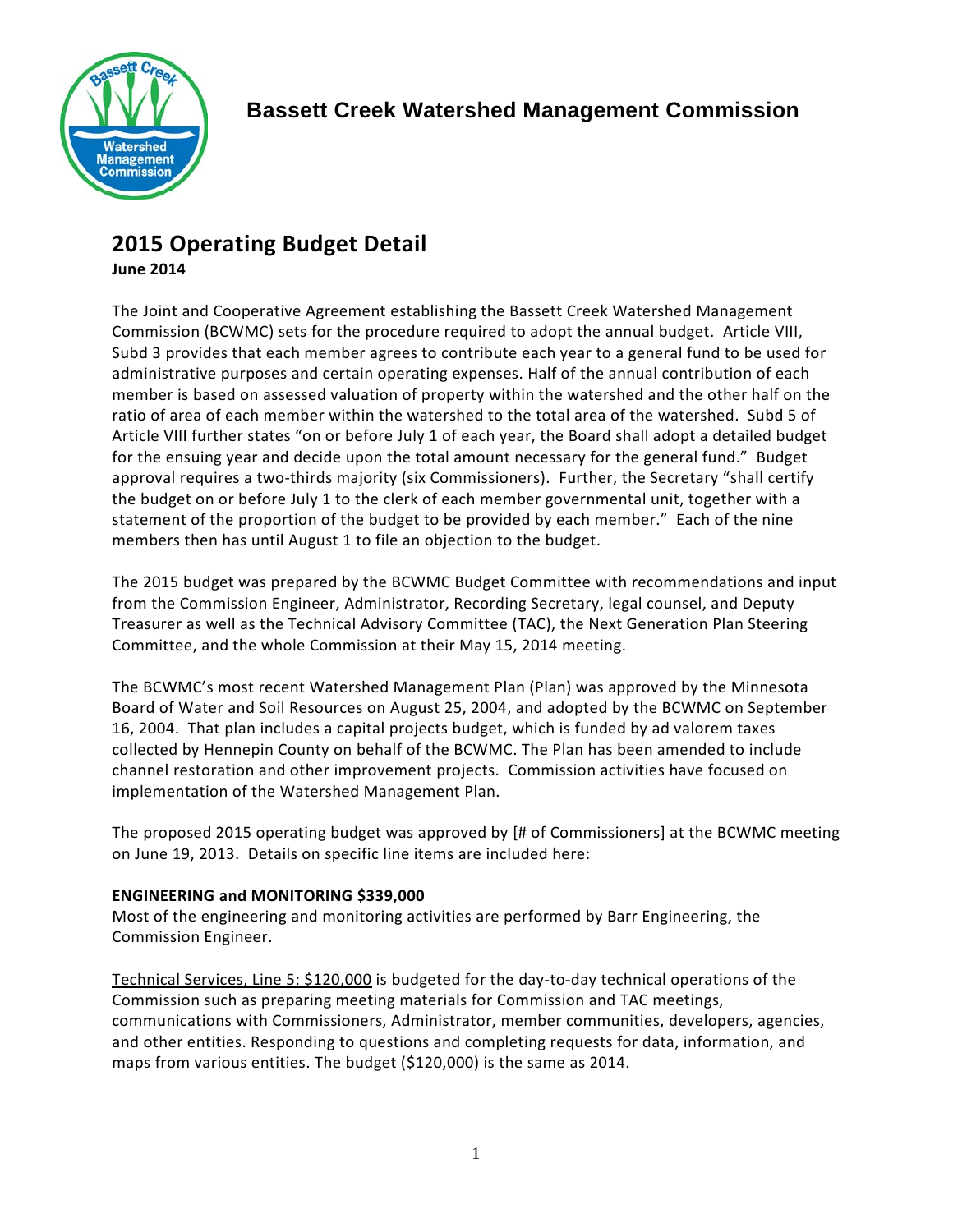Development/Project Reviews, Line 6: \$65,000 is budgeted to perform technical reviews of developments within the watershed. The cost of reviews is largely offset by review fees (see revenue table). In 2013, the Commission increased review fees to recoup a larger proportion of the costs of reviews and/or restructuring the fee schedule entirely.

Non-fee and Preliminary Reviews, Line 7: \$15,000. This is a new budget item aimed at covering the costs of reviews for which either the Commission does not receive an application fee or it's too early in the process to have received an application fee. The amount is based on a review of 2013 reviews. This line item will allow the Commission to better track how well the fees they receive for reviews match up with the actual costs of those reviews. It is believed that the number and complexity of development reviews will continue rise, based on figures from 2013 and early 2014.

Commission and TAC Meetings, Line 8: \$14,500 is budgeted to cover the cost of the Commission Engineer to attend monthly Commission meetings, TAC meetings, and Next Generation Plan Steering Committee meetings. Amount is based on 24 meetings including 12 Commission meetings, 6 TAC meetings, and 6 Next Generation Plan Steering Committee meetings.

Survey and Studies, Line 9: \$20,000 is budgeted for Commission-directed special studies, surveys and model use, as needed. This budget can also be used to cover unanticipated issues, the watershed tour, questions and other items that arise during the year.

Water Quality & Monitoring, Line 10: \$63,000 is budgeted including \$21,000 for detailed monitoring (every 4 years) of Westwood Lake. The program includes monitoring one location at Westwood Lake on six occasions for selected parameters (total phosphorus, soluble reactive phosphorus, total nitrogen, pH and chlorophyll *a*), sample analysis, phytoplankton and zooplankton collection and analysis, an aquatic plant survey (two occasions), and preparation of a final report; \$32,000 for the biotic index monitoring, which includes additional tasks in response to Commissioners' March 21, 2013 questions/comments; and \$10,000 for general water quality tasks and city water quality requests (e.g., questions about TMDLs, impaired waters listings, and responding to proposed listings).

Water Quantity, Line 11: \$11,500 is budgeted for work associated with the Commission's lake and stream level gauging program. Readings from this program have been valuable to member communities for planning future development and as documentation of the response of surface waters to precipitation events or droughts. The program also includes periodic surveys of benchmarks to ensure consistency with past readings.

- The 2015 lake gauging program will consist of measuring water levels on Medicine Lake, Sweeney Lake, Parkers Lake, Westwood Lake, Crane Lake (Ridgedale Pond), and Northwood Lake. The Bassett Creek Park Pond and Wirth Park storage areas will also be included for monitoring. Two readings per month will be taken during the period April 1, 2015 through September 30, 2015. One reading per month will be taken during the period October 1, 2015 through March 31, 2016.
- The 2015 stream gauging program will consist of periodically reading stages, or gauging the stream, at the new tunnel entrance, at the Theodore Wirth Park/T.H. 55 outlet structure, at Highway 100 (main stem), at Wisconsin Avenue, at Sweeney Lake, at Medicine Lake outlet, at Winnetka Avenue (north branch), at 26th Avenue (Plymouth Creek fish barrier), and at other selected locations during periods of high flow.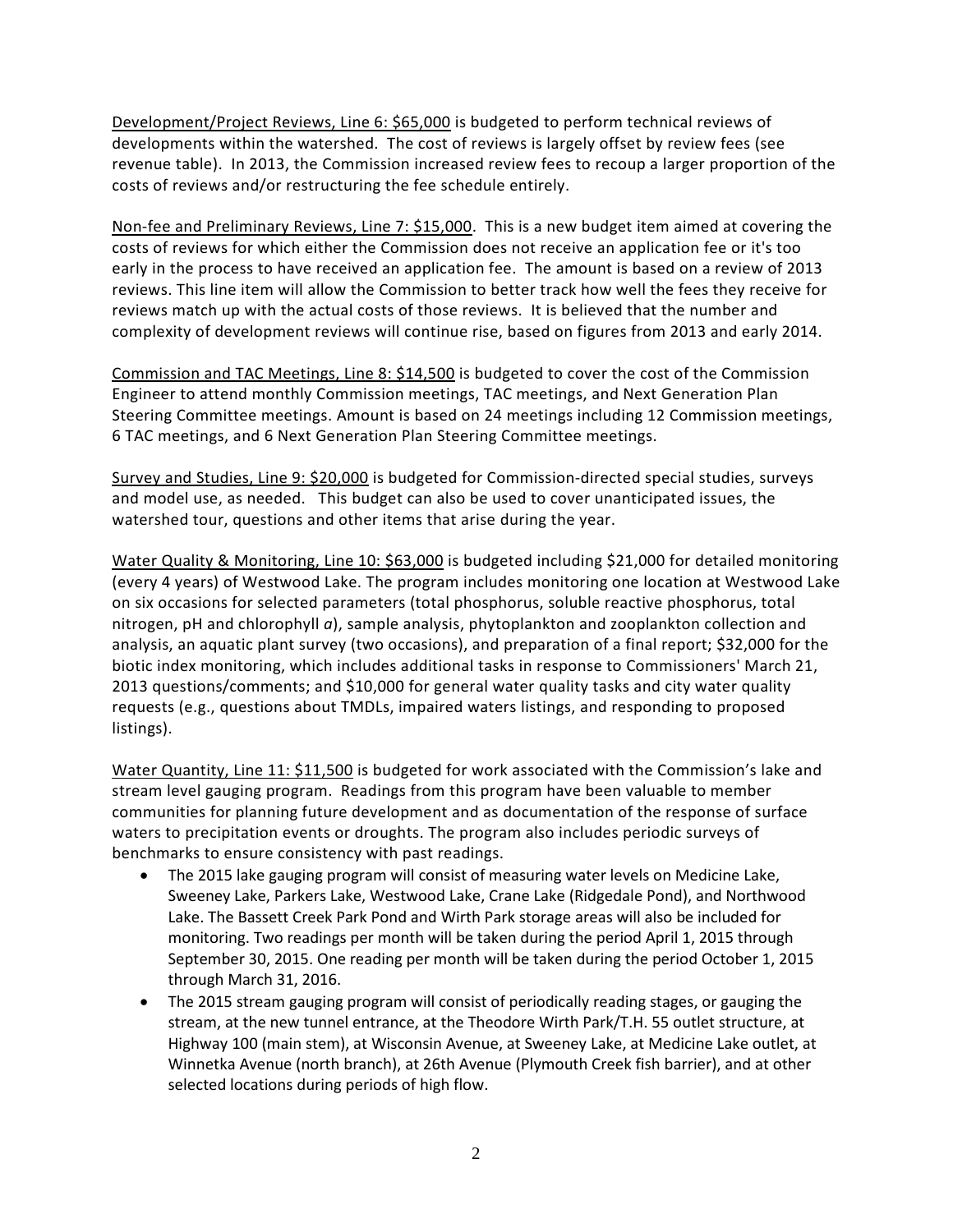Watershed Inspections, Line 13, \$1,000: The TAC and Budget Committee recommend ending the Commission's Watershed Inspection program in mid-2013 due to duplication with activities required by the member cities. Through this program, the Commission inspected (monthly) those developments that were reviewed through the Commission's project review program for appropriate sediment and erosion control measures. Inspection reports were sent to the cities. When the program began, cities were not required to inspect developments for erosion and sediment control measures. Now, the cities are required by the MPCA to make these inspections on a weekly basis. Some budget remains here to provide, as requested by the Commission, some oversight of city inspection activities (reports of inspections are available from each city), and for inspecting projects such as County highway and MnDOT projects.

Annual Flood Control Project Inspections, Line 14: \$10,000 is budgeted to perform regular inspections of flood control project features completed by the Commission between 1974 and 1996. The objective of the inspection program is to find and address erosion, settlement, sedimentation, and structural issues as well as looking for maintenance needs. In accordance with the Bassett Creek Flood Control Project Operation and Maintenance Manual (except as noted), the following project features require annual inspection:

**Minneapolis:**

- Conduit (Double Box Culvert) inspect double box culvert every five years (2004, 2009, 2014, 2019 …)
- Deep Tunnel dewater and inspect tunnel every 20 years. This inspection was performed during 2008; the next inspection will be 2028
- Old Tunnel (not included in BCWMC inspection program)
- Open Channel

#### **Golden Valley**

- Highway 55 Control Structure & Ponding Area
- Golden Valley Country Club Embankment (Box Culvert, Overflow Weir, and downstream channel)
- Noble Avenue Crossing
- Regent Avenue Crossing
- Westbrook Road Crossing
- Wisconsin Avenue Crossing
- Minnaqua Drive Bridge Removal

#### **Crystal**

- Box Culvert and Channel Improvements (Markwood Area)
- Edgewood Embankment with Ponding
- Highway 100/Bassett Creek Park Pond
- 32nd Avenue Crossing
- Brunswick Avenue Crossing
- 34th Avenue Crossing
- Douglas Drive Crossing
- Georgia Avenue Crossing
	- 36th-Hampshire Avenue Crossing
- Channel Improvements

**Plymouth**

- Medicine Lake Outlet Structure
- Plymouth Fish Barrier

Activities under this budget line item should be offset by a transfer from the long-term maintenance fund for flood control projects (see revenue table).

Municipal Plan Review, Line 15: \$2,000 is budgeted to review amendments to member cities' local water management plans and adjacent WMOs, for conformance with the BCWMC Watershed Management Plan.

Watershed Outlet Monitoring Program, Line 16: \$17,000 is budgeted to continue collecting water quality and quantity data at the WOMP station in cooperation with the Metropolitan Council. The Commission assumed water monitoring responsibility at this site in 2013. In 2013 and 2014, the Commission contracted with Wenck Associates to perform the monitoring (\$11,000). Barr continues to perform data management tasks including assistance with maintaining the rating curve for this site (\$6,000). The same is budgeted in 2015, assuming a similar contract for monitoring. Some of these costs are offset by an annual \$5,000 reimbursement from the Met Council (see revenue table).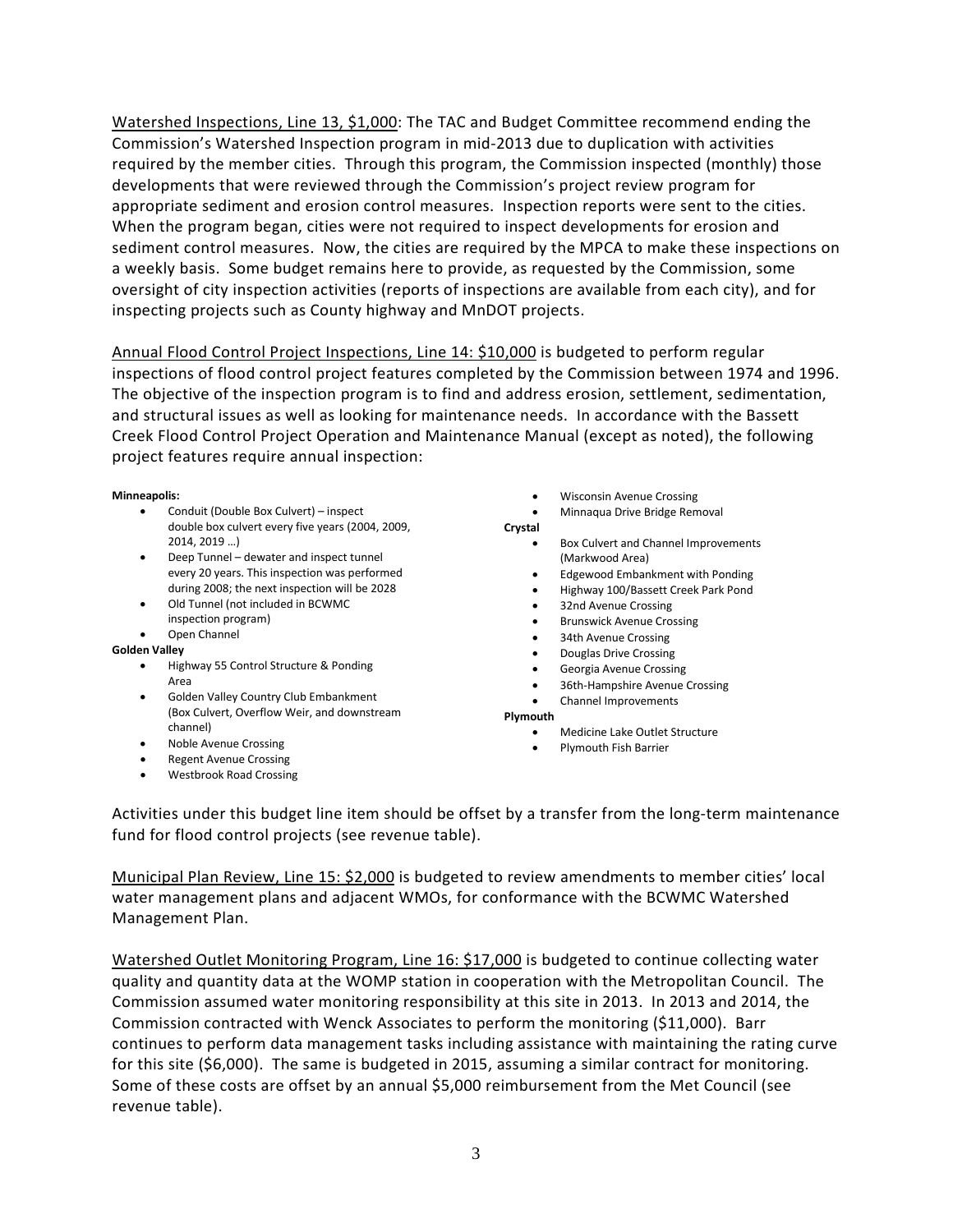#### **PLANNING \$30,000, Lines 19-21:**

In 2015, the Commission will complete its Next Generation Watershed Management Plan. Detailed discussions and multiple revisions to the draft policies section and the development of new water quality standards and triggers for developments and projects have resulted in the process being over budget for some tasks. The total estimated cost to complete the Plan is now approximately \$131,000 which has been spread over three years 2013 – 2015. There is a separate document (available upon request) detailing the tasks, budget, and timeline associated with Plan development. This line item does not include the Administrator's time spent on assisting with development of the Watershed Plan, nor the Commission Engineer's time spent at meetings that deal with the Plan.

There are currently no activities associated with watershed models planned for 2015.

### **ADMINISTRATION \$136,200**

These items relate to the day-to-day non-technical operations of the Commission.

Administrator, Line 24: \$62,000 is budgeted and assumes 77 hours per month at \$67/hr of watershed administration activities to be performed through a contract with a consultant (such as Keystone Waters, LLC in 2014). This is a 3% increase from 2013 and 2014.

Legal, Line 25: \$18,500 is budgeted to cover routine legal services including attending Commission meetings, reviewing agendas, and developing or reviewing contracts.

Financial Management, Line 26: \$3,200 is budgeted to cover services provided by the Commission's Deputy Treasurer at the City of Golden Valley including preparing monthly financial reports and checks to vendors, coordinating with the auditor, and tracking and reporting expenses/revenues of various funds and capital projects.

Audit, Insurance and Bond, Line 27: \$15,500 is budgeted for the annual audit as required by State law, as well as liability insurance and bonding.

Convert Historic Paper Files to Electronic, Line 28: \$2,500. This is a new line item to cover the cost of converting the BCWMC historic paper files to electronic format to better preserve and track these documents.

Meeting Catering Expenses, Line 29: \$2,500 is budgeted to provide lunch or refreshments at Commission meetings. Catering expenses have gone down since Commission meetings were moved to mornings.

Admin Services, Line 30: \$32,000 is budgeted for the recording secretary, and printing, and postage. This line item is lower than previous years due to the Administrator taking on some of the tasks previously performed by the recording secretary.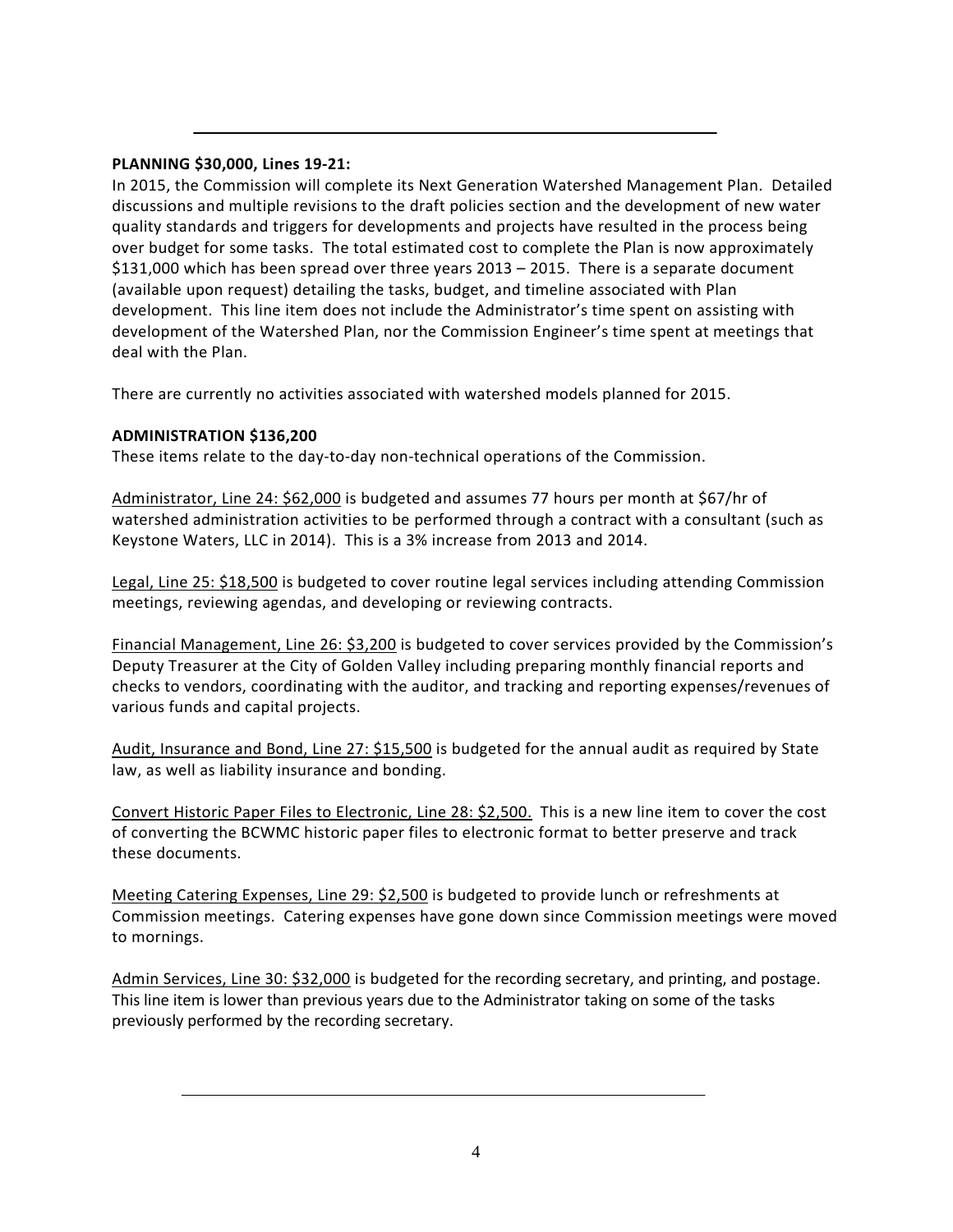#### **OUTREACH and EDUCATION \$51,500**

These items relate to outreach and education activities as outlined in the Commission's Education and Outreach Plan.

Publications/Annual Report, Line 33: \$4,000 is budgeted to develop and distribute the Commission's Annual Report, as required by State Rule (\$2,000) and an additional \$2,000 is included in 2015 for the recording secretary (or others) to write press releases, develop newsletters or newsletter articles and other publications to increase the awareness of the BCWMC and its activities and/or to educate the public.

Website, Line 34: \$12,000 is budgeted to maintain and update the Commission website (\$2,000). An additional \$10,000 is budgeted for a complete overhaul and redesign of the BCWMC website in 2015.

Demonstration/Education Grants, Line 35: \$0. This activity is currently suspended. A grant program may be a recommendation in the updated Watershed Management Plan.

Watershed Education Partnerships, Line 36: \$15,500 is budgeted to support the programs of partnering organizations including Metropolitan Council's Citizen Assisted Monitoring Program to support volunteer monitoring on watershed lakes (\$5,000, through annual contract), Hennepin County's River Watch Program to support high school students monitoring streams and creeks in the watershed (\$2,000, through two-year contract), Metro WaterShed Partners to support the MN Clean Water Campaign and other programming (\$3,500 contribution), Blue Thumb Program sponsorship (\$2,000 contribution), Metro Blooms to support raingarden workshops in the watershed (\$3,000 through Shingle Creek WMO as coordinator).

Education and Public Outreach, Line 37: \$17,000 is budgeted for administration and educational programs through the West Metro Water Alliance (WMWA) as well as funding for event space, display materials and maintenance, WQ survey & quiz, seed packets, and educational materials and other activities or supplies.

Public Communications, Line 38: \$3,000 is budgeted for public notices for Commission and committee meetings.

#### **MAINTENANCE FUNDS \$50,000**

Each year, funding is set aside in long-term funds to help offset the costs of larger, future projects.

Erosion/Sediment (Channel Maintenance), Line 41: \$25,000 for creek and stream bank erosion repair and sediment removal projects that are not funded as a channel restoration project through the BCWMC's Capital Improvement Program. The BCWMC Watershed Management Plan (Section 7.2.2) calls for the BCWMC to use the Creek and Streambank Trunk System Maintenance, Repair and Sediment Removal Fund to finance:

- Maintenance and repairs needed to restore a creek or streambank area to the designed flow rate.
- Work needed to restore a creek or streambank area that has either resulted in damage to a structure, or where structural damage is imminent, based on an assessment of benefits.
- Portion of a project that provides BCWMC benefits, including reduced potential for flooding, mitigation of water quality impairment, or minimizing the potential for water quality impairment.